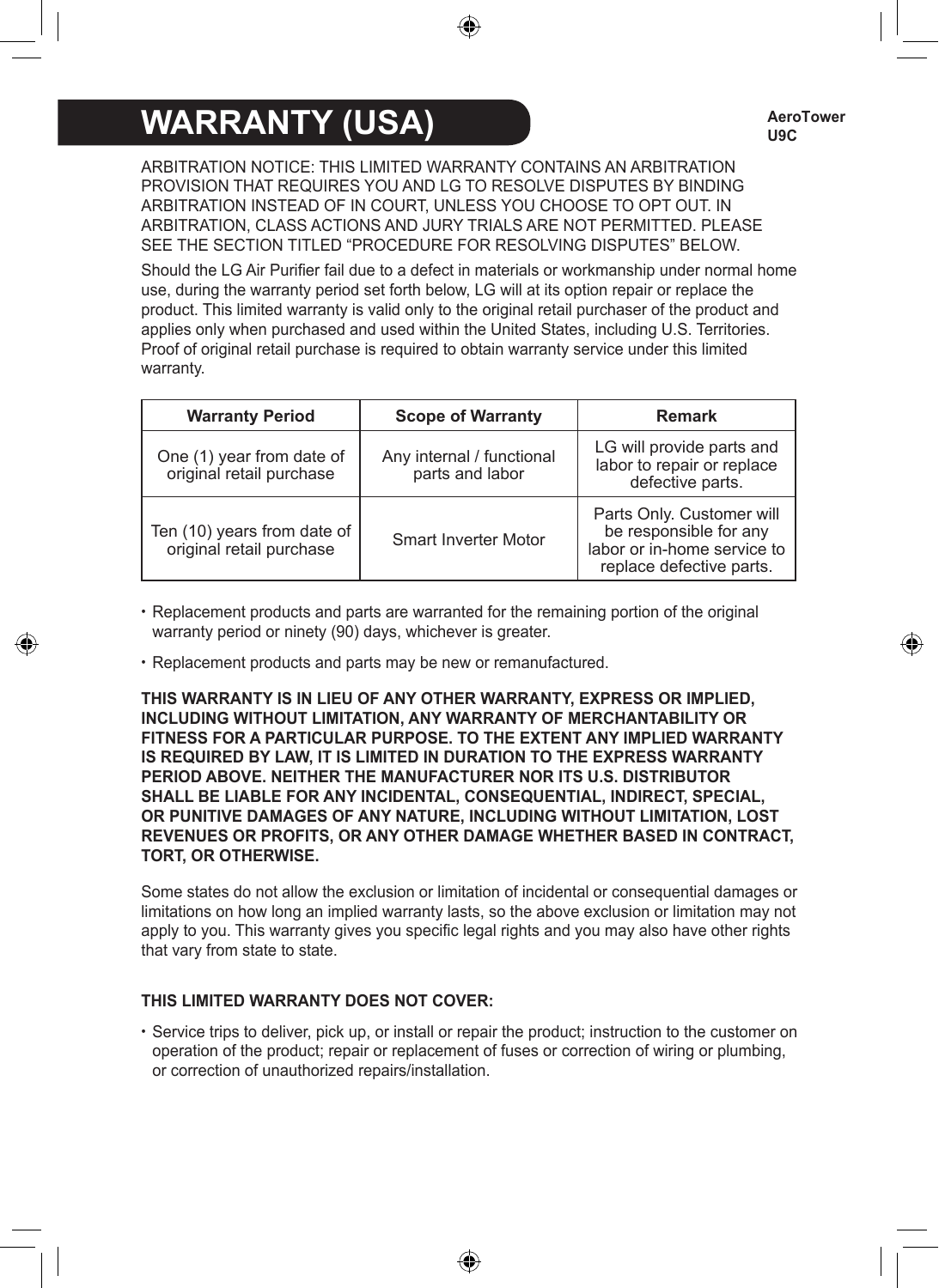- Failure of the product to perform during power failures and interrupted or inadequate electrical service.
- Damage caused by leaky or broken water pipes, frozen water pipes, restricted drain lines, inadequate or interrupted water supply or inadequate supply of air.
- Damage resulting from operating the product in a corrosive atmosphere or contrary to the instructions outlined in the product's owner's manual.
- Damage to the product caused by accidents, pests and vermin, lightning, wind, fire, floods, or acts of God.
- Damage or failure caused by unauthorized modification or alteration, or if it is used for other than the intended purpose, or any water leakage where the unit was not properly installed.
- Damage or failure caused by incorrect electrical current, voltage, or plumbing codes, commercial or industrial use, or use of accessories, components, or consumable cleaning products that are not approved by LG.
- Damage caused by transportation and handling, including scratches, dents, chips, and/ or other damage to the finish of your product, unless such damage results from defects in materials or workmanship and is reported within one (1) week of delivery.
- Damage or missing items to any display, open box, discounted, or refurbished product.
- Products with original serial numbers that have been removed, altered, or cannot be readily determined. Model and serial numbers, along with original retail sales receipts, are required for warranty validation.
- Increases in utility costs and additional utility expenses.
- Repairs when the product is used for other than normal and usual household use (e.g. commercial use, in offices and recreational facilities) or contrary to the instructions outlined in the product's owner's manual.
- Costs associated with removal of the product from your home for repairs.
- The removal and reinstallation of the product if it is installed in an inaccessible location or is not installed in accordance with published installation instructions, including LG's owner's and installation manuals.
- Damage resulting from misuse, abuse, improper installation, repair, or maintenance. Improper repair includes use of parts not approved or specified by LG.

### **The cost of repair or replacement under these excluded circumstances shall be borne by the consumer.**

#### TO OBTAIN WARRANTY SERVICE AND ADDITIONAL INFORMATION

For additional product information, visit the LG website at http://www.lg.com

For assistance using this product or to schedule service, contact LG Electronics at 1-800-243- 0000 (US).

For further assistance, write: LG Electronics, 201 James Record Road, Huntsville, Alabama 35813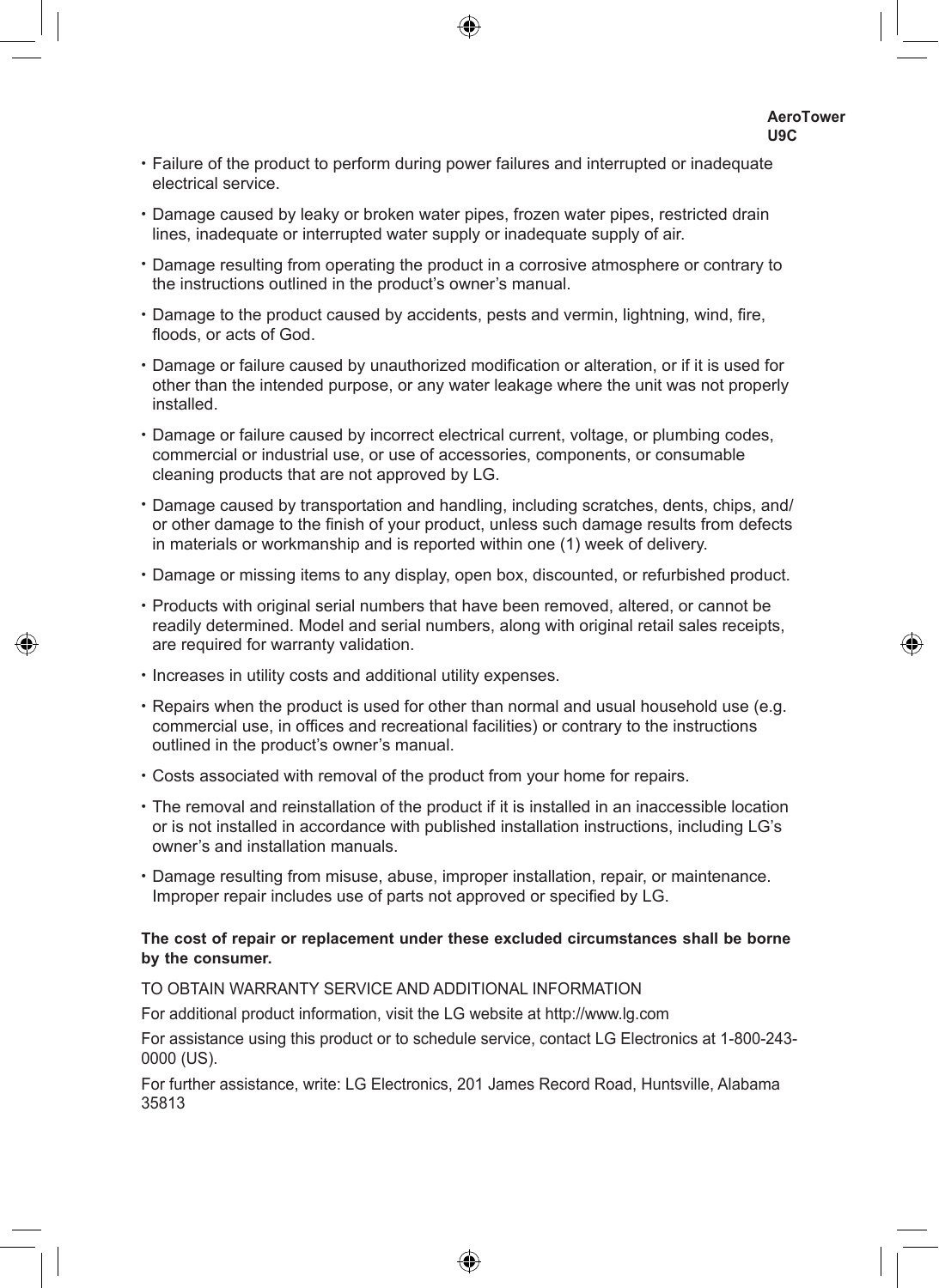### **PROCEDURE FOR RESOLVING DISPUTES:**

ALL DISPUTES BETWEEN YOU AND LG ARISING OUT OF OR RELATING IN ANY WAY TO THIS LIMITED WARRANTY OR THE PRODUCT SHALL BE RESOLVED EXCLUSIVELY THROUGH BINDING ARBITRATION, AND NOT IN A COURT OF GENERAL JURISDICTION. BINDING ARBITRATION MEANS THAT YOU AND LG ARE EACH WAIVING THE RIGHT TO A JURY TRIAL AND TO BRING OR PARTICIPATE IN A CLASS ACTION.

**Definitions.** For the purposes of this section, references to "LG" mean LG Electronics U.S.A., Inc., its parents, subsidiaries and affiliates, and each of their officers, directors, employees, agents, beneficiaries, predecessors in interest, successors, assigns and suppliers; references to "dispute" or "claim" shall include any dispute, claim or controversy of any kind whatsoever (whether based in contract, tort, statute, regulation, ordinance, fraud, misrepresentation or any other legal or equitable theory) arising out of or relating in any way to the sale, condition or performance of the product or this Limited Warranty.

**Notice of Dispute.** In the event you intend to commence an arbitration proceeding, you must first notify LG in writing at least 30 days in advance of initiating the arbitration by sending a letter to LG at LG Electronics, USA, Inc. Attn: Legal Department- Arbitration 111 Sylvan Avenue, Englewood Cliffs, NJ 07632. You and LG agree to engage in good faith discussions in an attempt to amicably resolve your claim. The notice must provide your name, address, and telephone number; identify the product that is the subject of the claim; and describe the nature of the claim and the relief being sought. If you and LG are unable to resolve the dispute within 30 days, either party may proceed to file a claim for arbitration.

**Agreement to Binding Arbitration and Class Action Waiver.** Upon failure to resolve the dispute during the 30 day period after sending written notice to LG, you and LG agree to resolve any claims between us only by binding arbitration on an individual basis, unless you opt out as provided below. Any dispute between you and LG shall not be combined or consolidated with a dispute involving any other person's or entity's product or claim. More specifically, without limitation of the foregoing, any dispute between you and LG shall not under any circumstances proceed as part of a class or representative action. Instead of arbitration, either party may bring an individual action in small claims court, but that small claims court action may not be brought on a class or representative basis.

**Arbitration Rules and Procedures.** To begin arbitration of a claim, either you or LG must make a written demand for arbitration. The arbitration will be administered by the American Arbitration Association ("AAA") and will be conducted before a single arbitrator under the AAA's Consumer Arbitration Rules that are in effect at the time the arbitration is initiated (referred to as the "AAA Rules") and under the procedures set forth in this section. The AAA Rules are available online at www.adr.org/consumer. Send a copy of your written demand for arbitration, as well as a copy of this provision, to the AAA in the manner described in the AAA Rules. You must also send a copy of your written demand to LG at LG Electronics, USA, Inc. Attn: Legal Department- Arbitration 111 Sylvan Avenue, Englewood Cliffs, NJ 07632. If there is a conflict between the AAA Rules and the rules set forth in this section, the rules set forth in this section will govern. This arbitration provision is governed by the Federal Arbitration Act. Judgment may be entered on the arbitrator's award in any court of competent jurisdiction. All issues are for the arbitrator to decide, except that issues relating to the scope and enforceability of the arbitration provision and to the arbitrability of the dispute are for the court to decide. The arbitrator is bound by the terms of this provision.